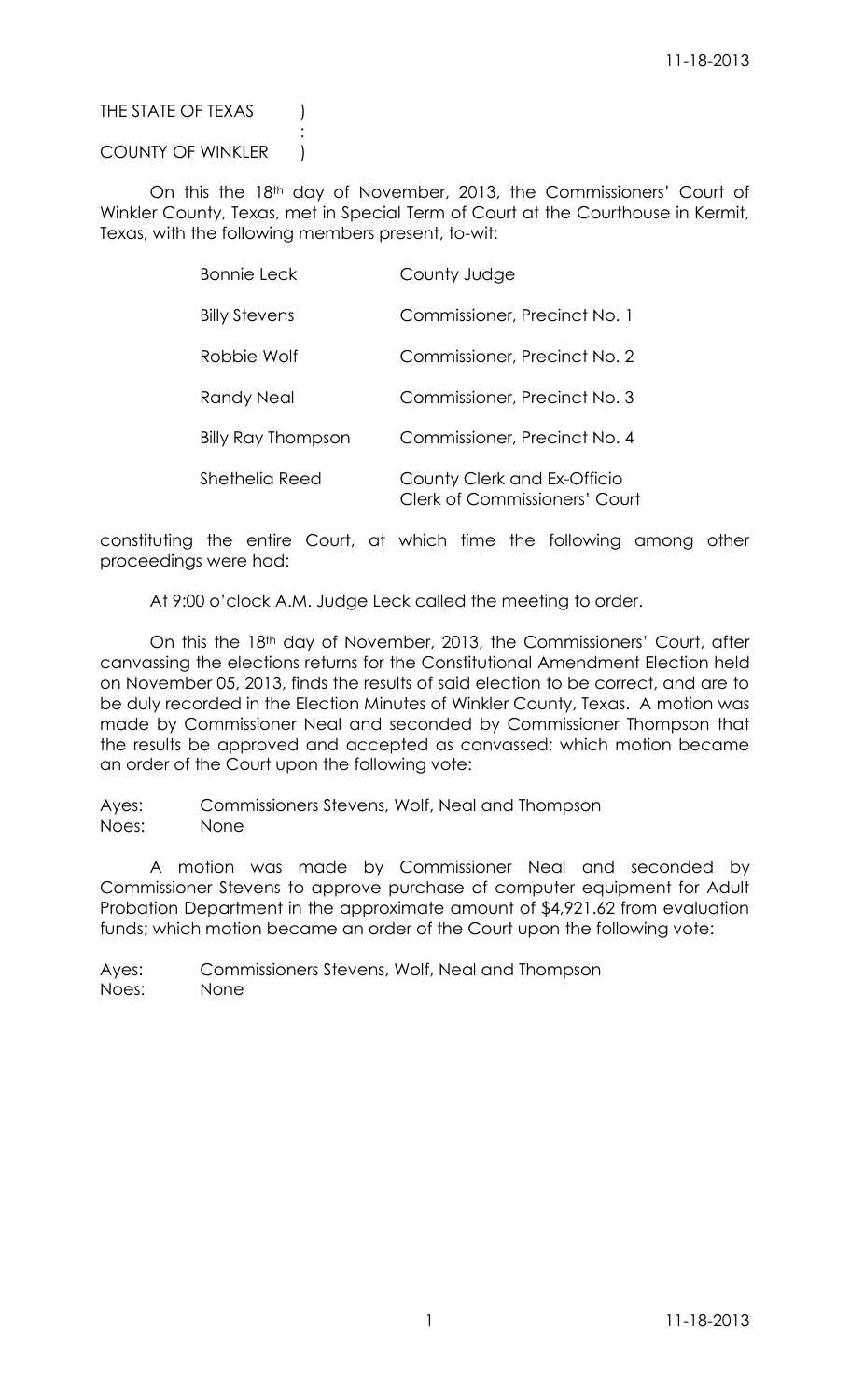Quote Summary\_667538446

Date: 11/7/2013

QUOTATION Quote #: Customer#: Contract #: CustomerAgreement #: Quote Date: Customer Name:

# Page 1 of 2

\* FROM EVALUATION  $F_{UVDS}$ 11/07/2013<br>WINKLER COUNTY

Thanks for choosing Dell! Your quote is detailed below; please review the quote for product and informational accuracy. If you find errors or desire certain changes please contact your sales professional as soon as possibl

667538446<br>083159782

**DIR SDD-1951** 

42AFU

## Sales Professional Information

| <b>SALES REP:</b> | LEE58 KENDRICK        | <b>PHONE:</b>     | 1800 - 5713355 |
|-------------------|-----------------------|-------------------|----------------|
| Email Address:    | Lee kendrick@dell.com | <b>Phone Ext:</b> | 80000          |

| GROUP: 1   | QUANTITY: 6                                       | SYSTEM PRICE: \$820.27                                                             | <b>GROUP TOTAL: \$4.921.62</b> |          |
|------------|---------------------------------------------------|------------------------------------------------------------------------------------|--------------------------------|----------|
|            |                                                   | Description                                                                        |                                | Quantity |
|            |                                                   | OptiPlex 3010 Minitower Standard PSU (225-3268)                                    |                                | 6        |
|            | Dell OptiPlex 3010 (319-0734)                     | 3rd Gen Intel Core i5-3470 Processor (Quad Core, 6MB, 3.20GHz w/HD2500 Graphics),  |                                | 6        |
|            |                                                   | 4GB, NON-ECC, 1600MHZ DDR3,2DIMM, OptiPlex (317-8985)                              |                                | 6        |
|            |                                                   | Dell USB KB, English, WIN7/8, OptiPlex and Precision Desktop (331-9586)            |                                | 6        |
|            | Dell 24 Monitor - P2414H (480-ABLZ)               |                                                                                    |                                | 6        |
|            |                                                   | Intel® Integrated Graphic w/Single HDMI/VGA, Optiplex 3010 (320-3803)              |                                | 6        |
| (400-AAMV) |                                                   | 250GB 3.5" SATA 6Gb/s with 8MB DataBurst Cache, OptiPlex 9010/7010/3010MT/DT       |                                | 6        |
|            |                                                   | Windows 7 Professional, No Media, 32-bit, OptiPlex, English (421-5578)             |                                | 6        |
|            |                                                   | Windows 7 Label, OptiPlex, Fixed Precision, Vostro Desktop (330-6228)              |                                | 6        |
|            | and Apps), OptiPlex (421-5334)                    | Dell Client System Update (Updates latest Dell Recommended BIOS, Drivers, Firmware |                                | 6        |
|            |                                                   | Dell MS111 USB Optical Mouse, OptiPlex and Fixed Precision (330-9458)              |                                | 6        |
| 2234)      |                                                   | 16X DVD+/-RW SATA, Data Only, Dell OptiPlex 3010 Desktop or Minitower, Black (318- |                                | 6        |
|            | Thank you for Choosing Dell (318-2231)            |                                                                                    |                                | 6        |
|            | Heat Sink, Performance, Dell OptiPlex (331-3051)  |                                                                                    |                                | 6        |
|            | Internal Speaker, OPtiplex (318-0319)             |                                                                                    |                                | 6        |
|            |                                                   | OptiPlex 3010 Minitower Standard Power Supply (318-2348)                           |                                | 6        |
|            |                                                   | Enable Low Power Mode for EUP Compliance Dell OptiPlex (330-7422)                  |                                | 6        |
|            |                                                   | Regulatory label, Mexico, for OptiPlex 3010 Minitower (331-7681)                   |                                | 6        |
|            |                                                   | Power Cord, 125V, 2M, C13, Dell OptiPlex (330-1711)                                |                                | 6        |
|            |                                                   | Safety/Environment and Regulatory Guide (English) (340-ABSZ)                       |                                | 6        |
|            | No ESTAR Settings, OptiPlex (331-8325)            |                                                                                    |                                | 6        |
|            |                                                   | No Resource DVD for Dell Optiplex, Latitude, Precision (313-3673)                  |                                | 6        |
|            | Chassis intrusion switch, DellOptiPlex (310-6719) |                                                                                    |                                | 6        |
|            |                                                   | No Quick Reference Guide,Dell OptiPlex (310-9444)                                  |                                | 6        |

file://C:\Documents and Settings\cscd\Local Settings\Temporary Internet Files\Content.Ou... 11/7/2013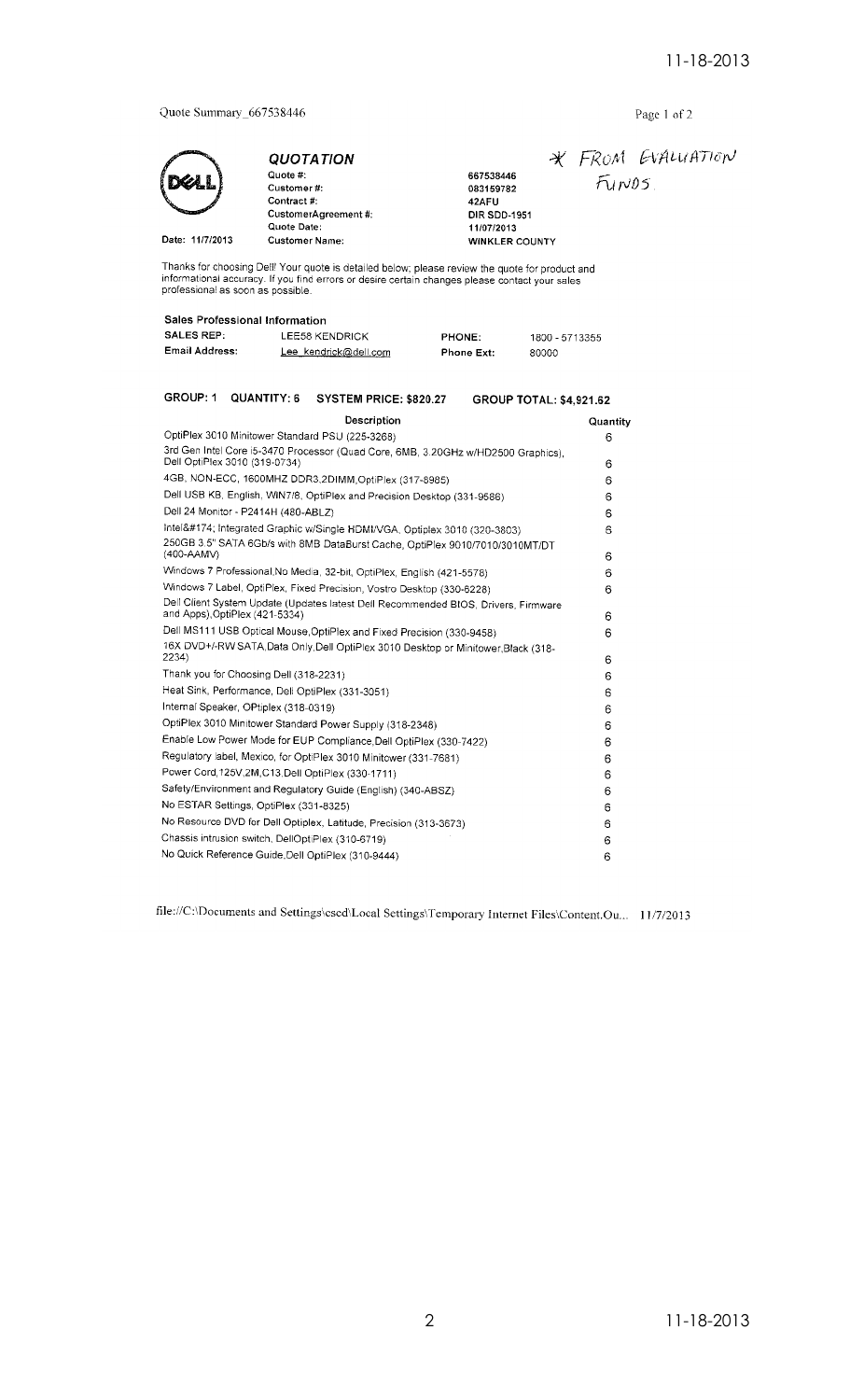#### Quote Summary\_667538446

Page 2 of 2

| Shipping Material for System Minitower Dell OptiPlex (331-1268)                                               | 6 |
|---------------------------------------------------------------------------------------------------------------|---|
| Microsoft Office Trial, MUI, OptiPlex, Precision, Latitude (630-AABP).                                        | 6 |
| Basic Hardware Service: Next Business Day Onsite Service After Remote Diagnosis 2<br>Year Extended (939-7288) | 6 |
| Basic Hardware Service: Next Business Day Onsite Service After Remote Diagnosis Initial<br>Year (939-6748)    | 6 |
| Dell Limited Hardware Warranty Plus Service Extended Year(s) (939-6538)                                       | 6 |
| Dell Limited Hardware Warranty Plus Service Initial Year (936-2417)                                           | 6 |

| *Total Purchase Price:          | \$4,921.62               |
|---------------------------------|--------------------------|
| <b>Product Subtotal:</b>        | \$4,921.62               |
| Tax:                            | \$0.00                   |
| Shipping & Handling:            | \$0.00                   |
| <b>State Environmental Fee:</b> | \$0.00                   |
| Shipping Method:                | LTL 5 DAY OR LESS        |
|                                 | (* Amount denoted in \$) |

Statement of Conditions<br>
The information in this document is believed to be accurate. However, Dell assumes no responsibility for inaccuracies, errors, or<br>
omissions, and shall not be liable for direct, indirect special, i

Dell.<br>About Dell<br>Dell Inc. (NASDAQ: DELL) listens to customers and delivers innovative technology and services they trust and value. Uniquely enabled by<br>Its direct business model, Dell is a leading global systems and servi

The syntem of provides your privacy. Across our business, around the world, Dell will collect, store, and use customer information only to support and<br>enhance our relationship with your organization, for example, to proces

file://C:\Documents and Settings\cscd\Local Settings\Temporary Internet Files\Content.Ou... 11/7/2013

A motion was made by Commissioner Neal and seconded by Commissioner Thompson to approve purchase of telephone equipment for Adult Probation Department in the approximate amount of \$1,776.38 from evaluation funds; which motion became an order of the Court upon the following vote: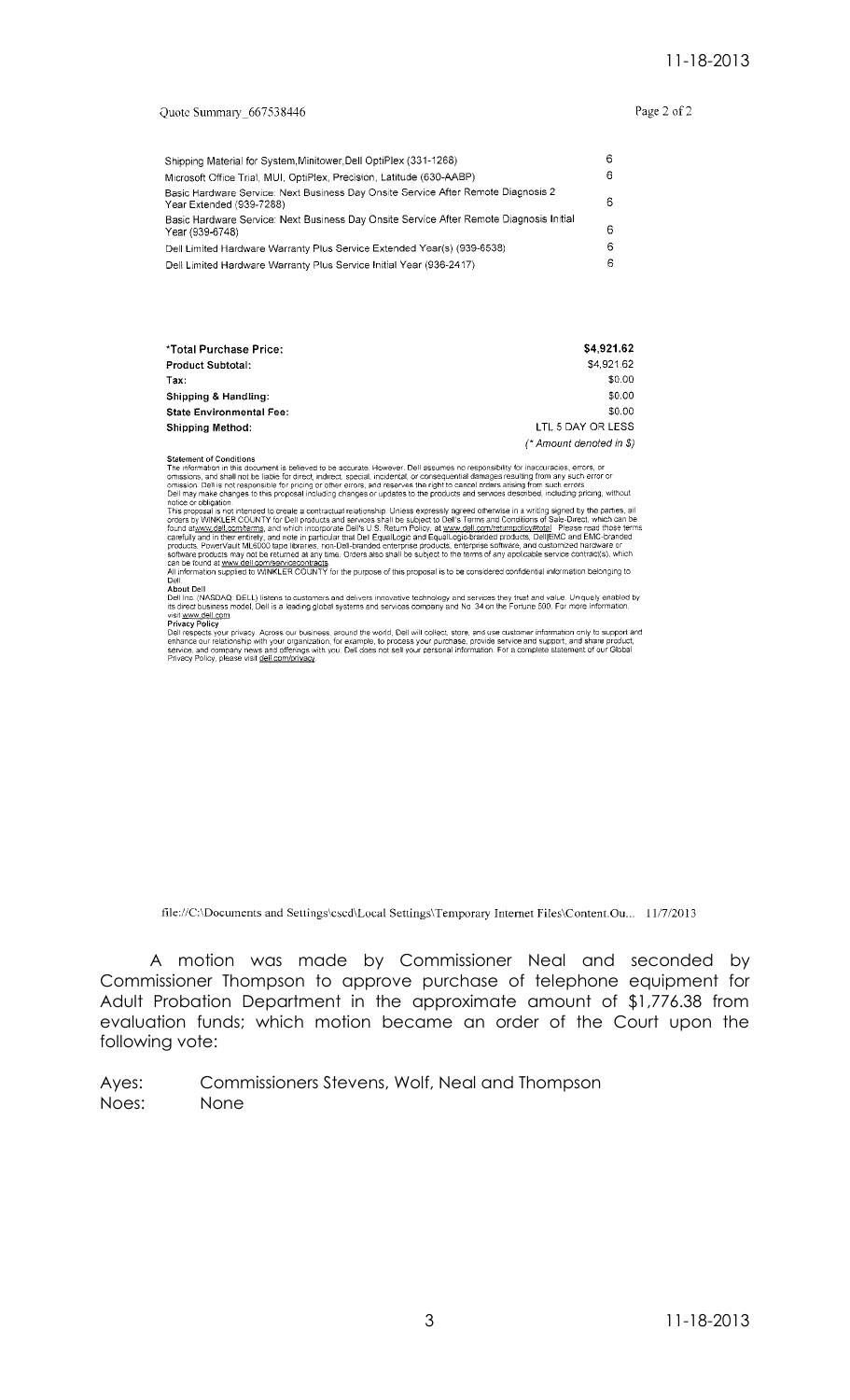#### \* FROM EVALUATION FUROS

**PROPOSAL** 

Midessa Telephone Systems, Inc<br>P O Box 60688<br>2800 Laforce Blvd<br>Midland TX 79711<br>Phone: 432-563-0266 Fax: 432-561-4545

### **EBRATCA**

WINKLER COUNTY COMMUNITY SUPERVISIO<br>P. O. BOX 822<br>KERMIT TX 79745

| 11/5/2013 |
|-----------|

**AQUOTE#1 CUST #2** 0000084750

0003025

**ESURCER** 

**EXAMPLER COUNTY COMMUNITY SUPERVISION<br>
WINKLER COUNTY COMMUNITY SUPERVISION<br>
401 S. PINE<br>
KERMIT TX 79745** 

|                              | PO.NUME)                                                                                     |                                                                                       | SALES PERSON                              |
|------------------------------|----------------------------------------------------------------------------------------------|---------------------------------------------------------------------------------------|-------------------------------------------|
|                              |                                                                                              | DUE ON RECEIPT                                                                        |                                           |
| QUAN                         |                                                                                              | <b>SEPERATOR AND</b><br><b>PRICE EACH</b>                                             | <b>AMOUNT</b>                             |
| 8.00<br>3.00<br>1.00<br>6.00 | SV8100 12 BUTTON DISPLAY TELEPHONE<br>LABOR<br>TRIP CHARGE<br>Trade-In 6 6btn digital phones | 242.00<br>110.00<br>125.00<br>$-125.00$                                               | 1,936.00<br>330.00<br>125.00<br>$-750.00$ |
|                              |                                                                                              | REPLACING CURRENT<br>$p$ HONES.<br>- ADDING (2) PHONES<br>TO CURRENT PHONE<br>SYSTEM. |                                           |
| 000                          |                                                                                              |                                                                                       |                                           |
|                              | <b>SUBTOTAL</b><br><b>TAX</b><br><b>TOTAL</b>                                                |                                                                                       | \$1,641.00<br>\$135.38<br>\$1,776.38      |
| ACCEPTED BY                  |                                                                                              | DATE                                                                                  |                                           |
| PRINT NAME                   |                                                                                              |                                                                                       |                                           |

#### We appreciate this opportunity to serve you!

A motion was made by Commissioner Thompson and seconded by Commissioner Neal to approve payment in the amount of \$3,500.00 to Tyler Technologies for Historical Conversion Services/Upload for County Clerk's imaging project from budgeted funds; which motion became an order of the Court upon the following vote: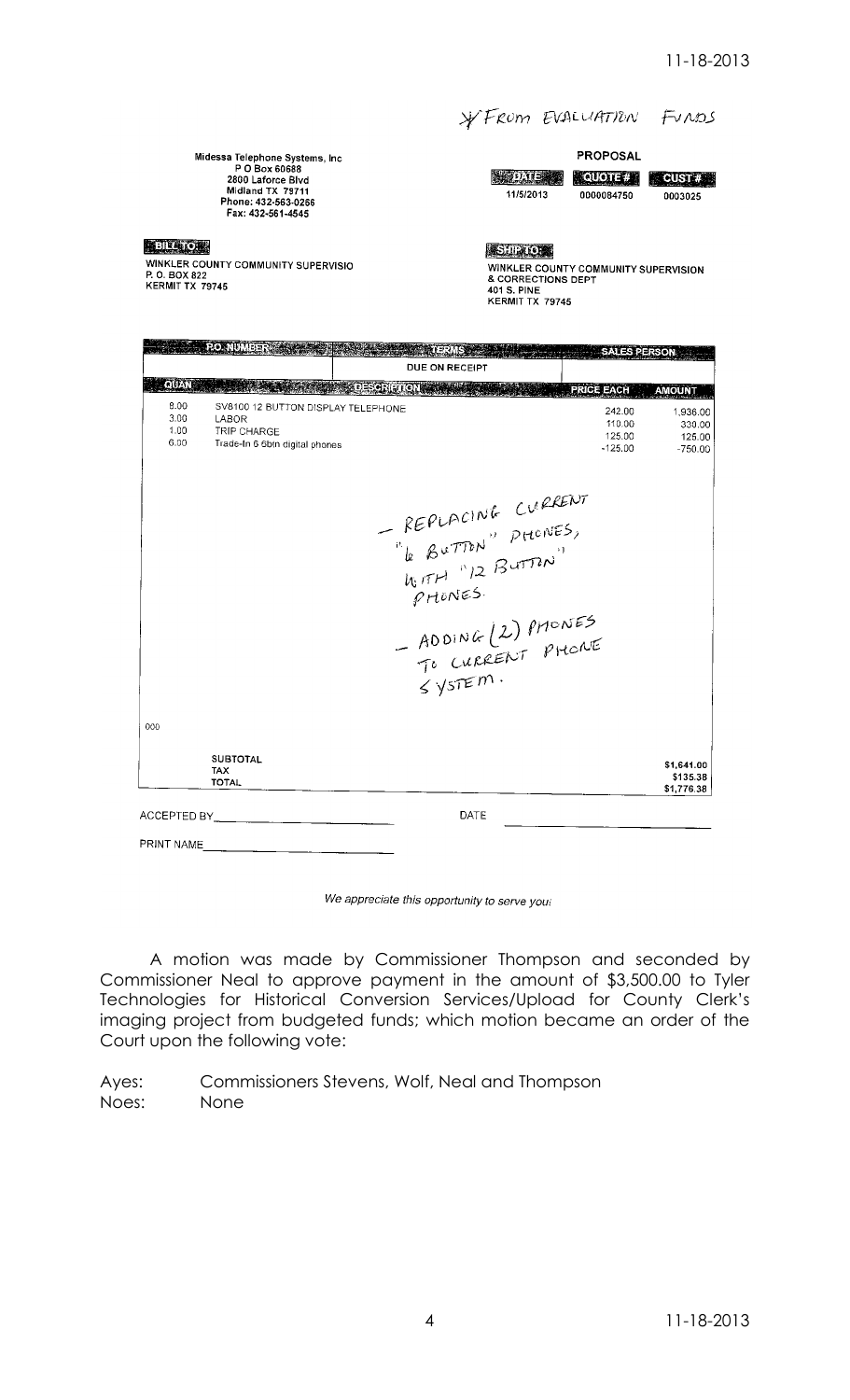| ं. tyler                         |                                                                                                                                                      |
|----------------------------------|------------------------------------------------------------------------------------------------------------------------------------------------------|
|                                  |                                                                                                                                                      |
| Proposal                         |                                                                                                                                                      |
| <b>Local Government Division</b> |                                                                                                                                                      |
|                                  | <b>Historical Conversion Upload</b><br><b>Update Existing Records</b>                                                                                |
| Presented to:                    | Shethelia Reed<br>County Clerk<br><b>Winkler County</b><br>100 East Winkler-1st Floor<br>Kermit, TX. 79745<br>432-586-3401<br>sreed@co.winkler.tx.us |
|                                  |                                                                                                                                                      |
| Proposal date:                   | November 8, 2013                                                                                                                                     |
| Submitted by:                    | Christine Jandreau<br>800-554-4434<br>christine jandreau@tylertech.com                                                                               |
|                                  | <b>Tyler Technologies</b><br>Local Government Division<br>5519 53rd Street<br>Lubbock, Texas 79414                                                   |

investment Summary<br>Shethelia Reed<br>Winkler County<br>November 8, 2013 ∵... tyler Cost Breakdown Proposal Valid for 120 days Professional Services Cost **Conversion Services** 3,500  $3,500$ Project Total  $3,500$ 

Remote Services Only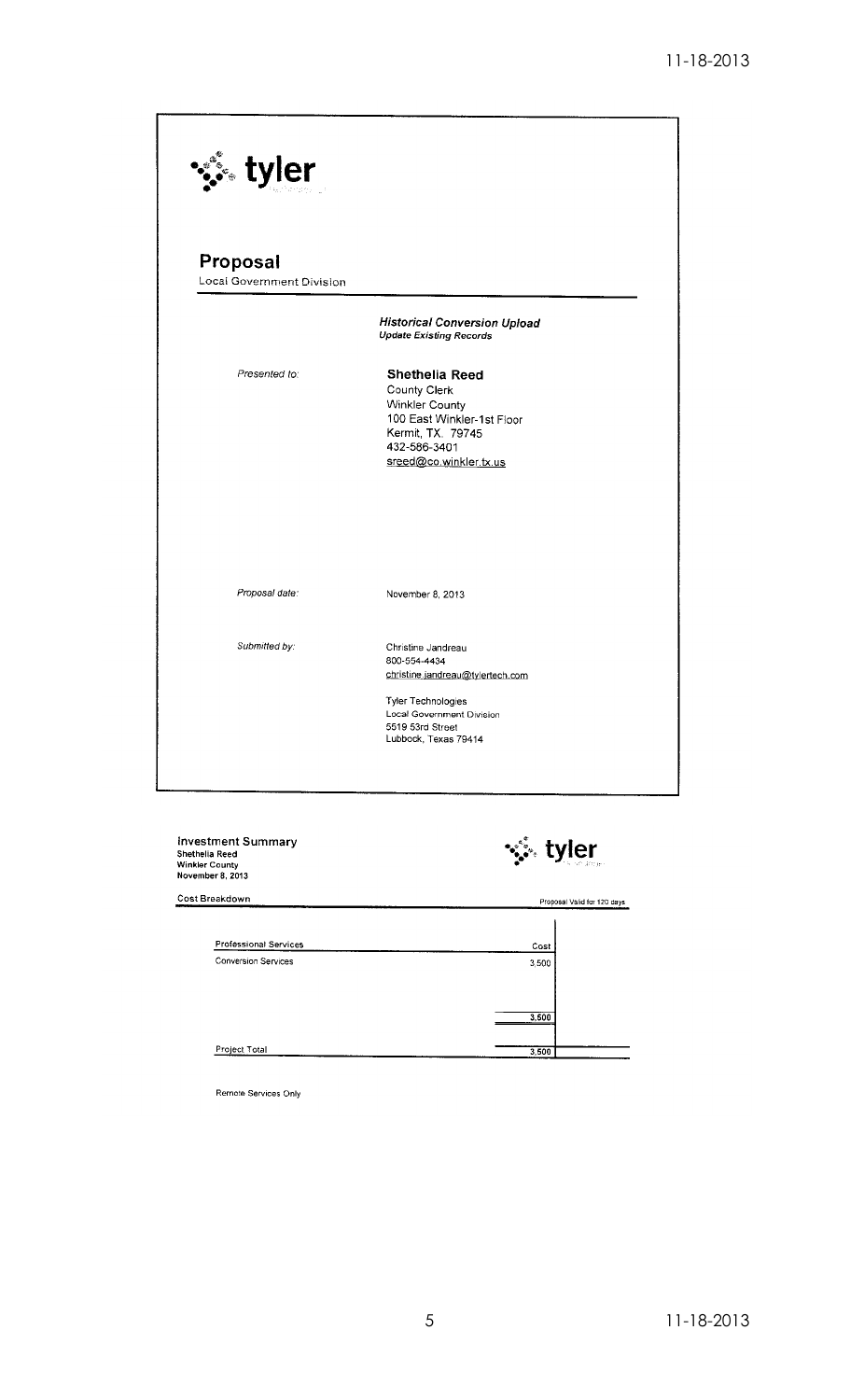| <b>Professional Services</b><br>Shethelia Reed<br><b>Winkler County</b><br>November 8, 2013                                                                                                                                                                                                                                                                                                                                                                                                                 |     |                    |                       | tyler                     |
|-------------------------------------------------------------------------------------------------------------------------------------------------------------------------------------------------------------------------------------------------------------------------------------------------------------------------------------------------------------------------------------------------------------------------------------------------------------------------------------------------------------|-----|--------------------|-----------------------|---------------------------|
| Application Professional Services Summary                                                                                                                                                                                                                                                                                                                                                                                                                                                                   |     |                    | Estimated Hours       | <b>Estimated Services</b> |
| <b>Conversion Services</b>                                                                                                                                                                                                                                                                                                                                                                                                                                                                                  |     |                    |                       |                           |
| Land & Vital Records Suite                                                                                                                                                                                                                                                                                                                                                                                                                                                                                  |     |                    |                       | 3,500                     |
| Professional Services Total                                                                                                                                                                                                                                                                                                                                                                                                                                                                                 |     |                    |                       |                           |
|                                                                                                                                                                                                                                                                                                                                                                                                                                                                                                             |     |                    |                       | 3,500                     |
| Services Breakdown                                                                                                                                                                                                                                                                                                                                                                                                                                                                                          | QTY | Estimated<br>Hours | Estimated<br>Services |                           |
| Eagle Land & Vital Records Suite                                                                                                                                                                                                                                                                                                                                                                                                                                                                            |     |                    |                       |                           |
| Historical Conversion Services/Upload                                                                                                                                                                                                                                                                                                                                                                                                                                                                       |     |                    |                       |                           |
| Tyler will upload images and data, as provided in a format that meets Tyler's data<br>and imaging requirements (see attached) Images/data must be provided on an<br>external hard drive that is attached by USB cable to the application server with Tyler<br>having full administrative rights to application server, database server and tape<br>backup unit. Please provide a small sample of the limages for format approval by<br>Tyler Technologies, prior to providing all of the images for upload. |     |                    |                       |                           |
| Tyler will verify the data is in the correct format but is not responsible for<br>verifying the validity of the data including, but not limited to, invalid<br>subdivision codes and duplicate documents.                                                                                                                                                                                                                                                                                                   |     |                    |                       |                           |
| Delete Records from EagleRecorder:                                                                                                                                                                                                                                                                                                                                                                                                                                                                          |     |                    | 1,000                 |                           |
| 1) Tyler will provide a full extract of all data in system to Kofile                                                                                                                                                                                                                                                                                                                                                                                                                                        |     |                    |                       |                           |
| 2) Kofile will provide Tyler with a text file of EagleRecorder internal ids which<br>need to be deleted (internal ids can be provided in an extract by Tyler).                                                                                                                                                                                                                                                                                                                                              |     |                    |                       |                           |
| 3) Tyler will delete these records from the client's system prior to running the<br>upload of new records                                                                                                                                                                                                                                                                                                                                                                                                   |     |                    |                       |                           |
| 4) Note that there may be a period of time between the delete and upload that<br>records will be unavailable, Tyler will do their best to minimize this timeframe                                                                                                                                                                                                                                                                                                                                           |     |                    |                       |                           |
| 5) Tyler will also delete the records from the CountyGovernementRecords web<br>site                                                                                                                                                                                                                                                                                                                                                                                                                         |     |                    |                       |                           |
| Upload New Records:                                                                                                                                                                                                                                                                                                                                                                                                                                                                                         |     |                    | 2,500                 |                           |
| 1) Kofile will provide formatted file for Tyler to upload to create new records with<br>index data and images for Land and Vital Records.                                                                                                                                                                                                                                                                                                                                                                   |     |                    |                       |                           |
| 2) No existing records will be modified                                                                                                                                                                                                                                                                                                                                                                                                                                                                     |     |                    |                       |                           |
| 3) Tyler will update the CountyGovernmentRecords and Disaster Recovery sites<br>with the new records                                                                                                                                                                                                                                                                                                                                                                                                        |     |                    |                       |                           |
| Charges are for a one time upload only, additional charges will apply for each<br>additional upload.                                                                                                                                                                                                                                                                                                                                                                                                        |     |                    |                       |                           |
| Land & Vital Records Suite Subtotal                                                                                                                                                                                                                                                                                                                                                                                                                                                                         |     |                    | 3,500                 |                           |
|                                                                                                                                                                                                                                                                                                                                                                                                                                                                                                             |     |                    |                       |                           |
|                                                                                                                                                                                                                                                                                                                                                                                                                                                                                                             |     |                    |                       |                           |

| <b>Professional Services</b><br>Shethelia Reed<br>Winkler County<br>November 8, 2013 |
|--------------------------------------------------------------------------------------|
|                                                                                      |

•्. tyler

Additional charges may apply in the following situations: 1. additional<br>permanent storage space is required; 2. configuration of or additional storage<br>space required by tape backup unit or other backup mechanism; 3. additi

| WINKLER COUNTY, TEXAS       |
|-----------------------------|
| By:                         |
| Name:<br>- Bonnie Leck      |
| Title: Winkler County Judge |
| Date:<br>November 18, 2013  |

A motion was made by Commissioner Thompson and seconded by Commissioner Stevens to approve payment in the amount of \$17,500.00 to Aquatic Recreational, Inc. for installation of five (5) windows in existing Emergency Medical Services building from budgeted funds; which motion became an order of the Court upon the following vote: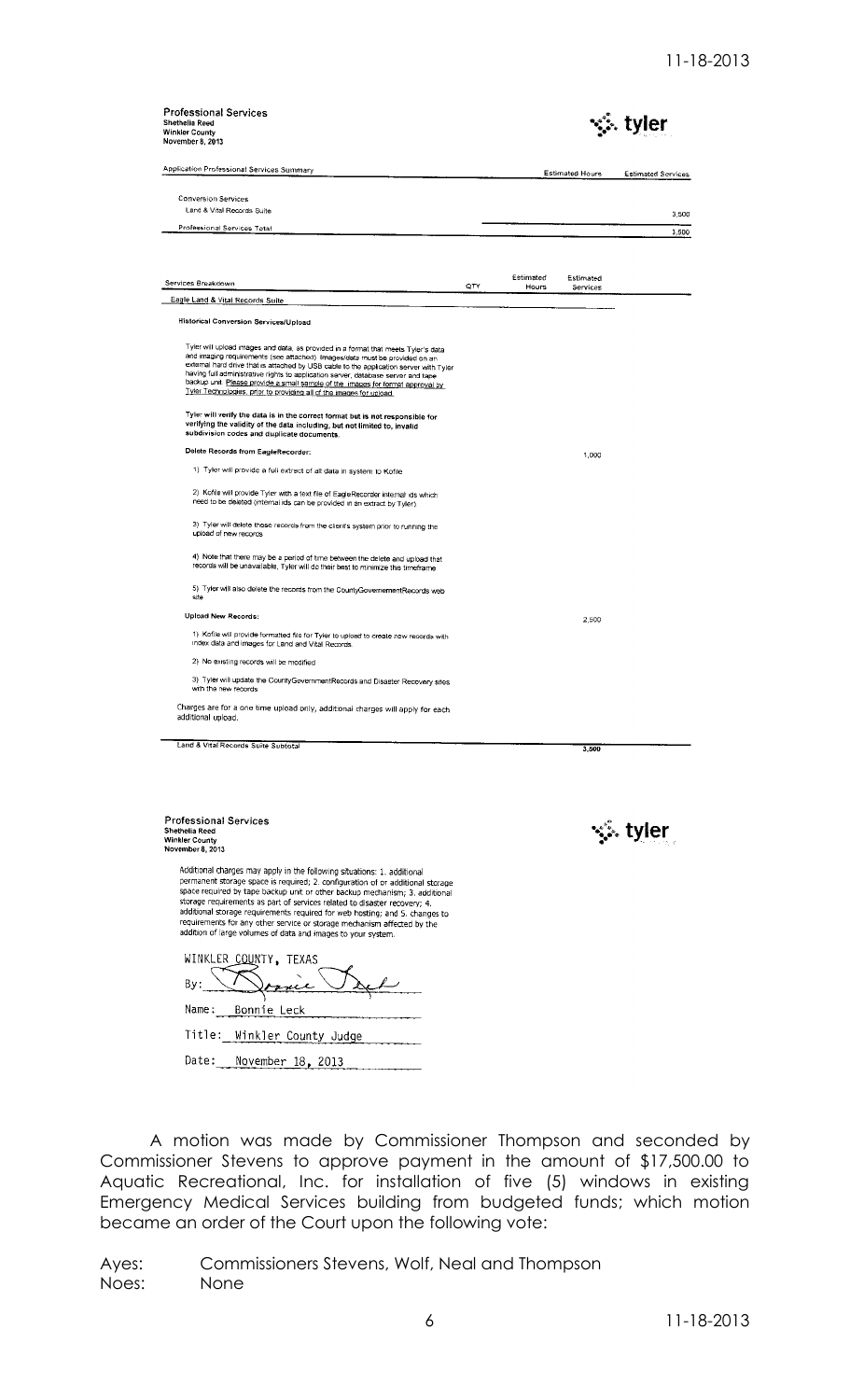

# **Invoice**

| Date       | Invoice # |
|------------|-----------|
| 11/12/2013 | 1536      |

| Winkler County<br>PO Drawer Y<br>l Kermit, TX 79745 |  |
|-----------------------------------------------------|--|
|                                                     |  |
|                                                     |  |
|                                                     |  |
|                                                     |  |
|                                                     |  |

|          |                                                                     | P.O. No. | Terms          | Project                |
|----------|---------------------------------------------------------------------|----------|----------------|------------------------|
|          |                                                                     |          | Due on receipt |                        |
| Quantity | Description                                                         |          | Rate           | Amount                 |
|          | Install (5) Windows in existing EMS building per bid dated 10/10/13 |          |                | 17,500.00<br>17,500.00 |
|          | Thank you! Please remit to above address.                           |          | <b>Total</b>   | \$17,500.00            |

#### CONDITIONAL WAIVER AND RELEASE **UPON FINAL PAYMENT**

Upon receipt by the undersigned of a check from  $\frac{\text{Winkler}}{\text{kcrkature}}$  ( $\frac{\text{Winkler}}{\text{num}}$  in the sum of  $\$11,500$  payable to  $\frac{\text{Aquatic}}{\text{Aquatic}}$   $\frac{\text{Rcrkational}}{\text{length}}$ , and when the check has been properly endorsed and has been pia undersigned for all labor, services, equipment, or material furnished on the job, except for<br>disputed claims for additional work in the amount of  $\frac{1}{2}$ , 500. 00. Before any recipient<br>of this document relies on it, the

Dated:  $||-|2$ , 2013

Aquatic Recreational Inc. bу Principal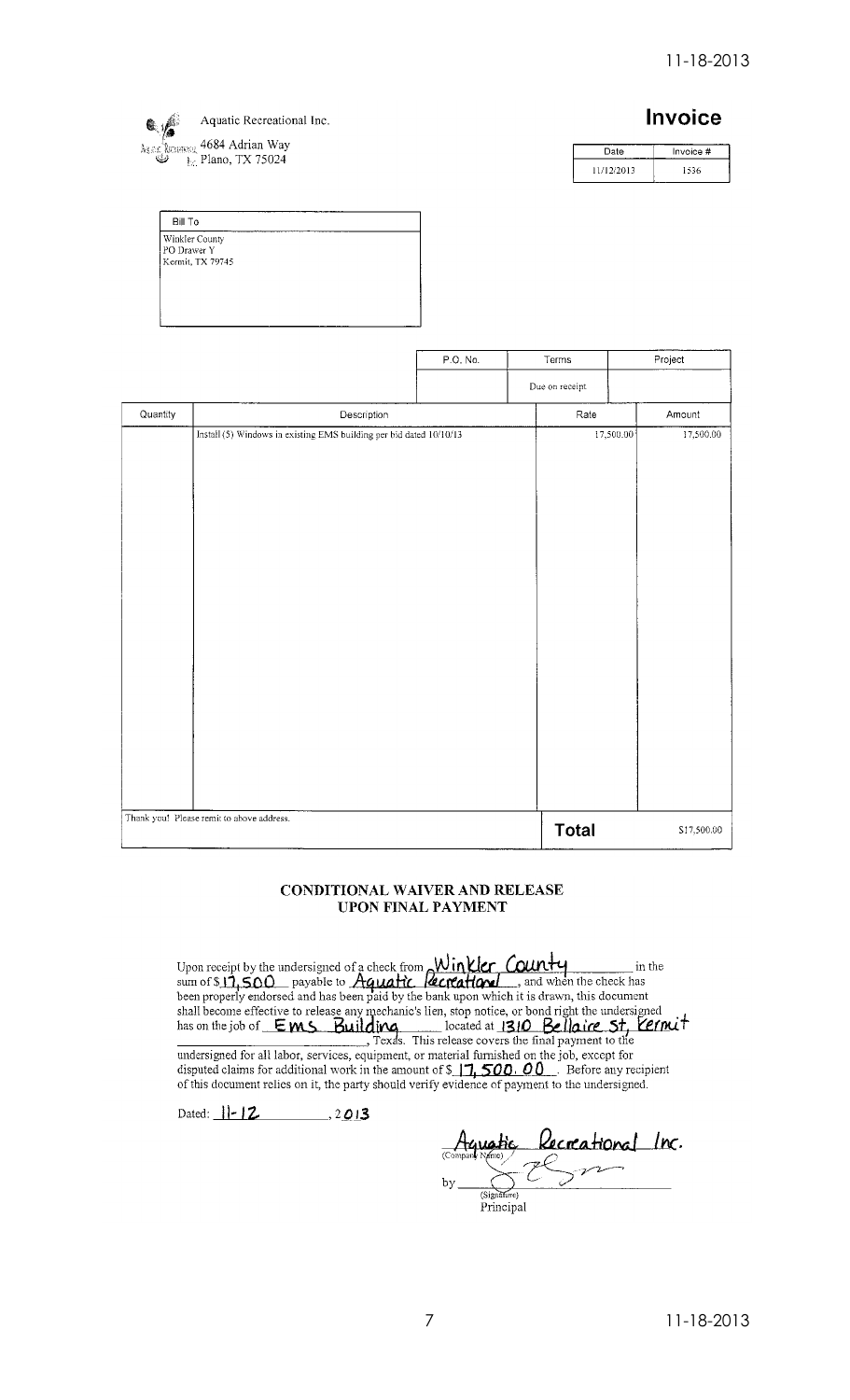Date of Acceptance: 11/11/2013 Project Address: EMS Building Windows Installed, 1310 Bellaire St, Kermit TX

#### **COMMERCIAL WARRANTY** WINKLER COUNTY EMS BUILDING **INSTALL WINDOWS**

Aquatic Recreational, Inc. warrants the window installation (5) to be free from defects in material, equipment, and workmanship for a period of one year from the date of acceptance.

The warranties are effective only if the owner has complied with all the terms, conditions, payments, and other provisions of this contract. The warranties become void if the structure is not maintained or by reason of any earth or fill ground movement, or if there is a transfer or change of ownership of the property.

The warranty may be transferred from the original buyer named in this contract, to whosoever buys the property where the structure is located. The warranty can only be transferred from the original buyer to the next immediate owner of the property and only under the following conditions:

(A) Aquatic Recreational, Inc. must be notified in writing 30 days prior to change of ownership of the property. (B) Structure has been properly maintained. (C) Aquatic Recreational, Inc. may inspect the structure prior to change of ownership; upon finding any part of the structure having been neglected or abused, Aquatic Recreational, Inc. reserves the right to exclude that portion of the structure from the warranty provision. All defects and failures resulting from mistreatment or neglect by owner will be repaired or serviced at owner's expense.

Where owner has work preformed by others that is not provided for in this contract such as, but not limited to, electric, landscaping, erection of fences and retaining walls, Aquatic Recreational, Inc. does not warrant such work, and Aquatic Recreational, Inc. shall not be held liable for such work or for loss or damages, if any, which may result there from.

The repair structural items, equipment, or of the structure itself as provided for above shall constitute the sole and exclusive remedy to the owner and the fulfillment of all of Aquatic Recreational, Inc. liabilities under the warranties, whether on contract, warranty or negligence. Aquatic Recreational, Inc. shall in no event be liable for special or consequential damages.

At this time the Court held a workshop with Oralia Cardenas, Senior Consultant, GrantWorks concerning County's participation in the TxDOT Transportation Infrastructure Fund (TIF) and creation of a County Energy Transportation Reinvestment Zone (CETRZ).

Following discussion regarding surveillance cameras in County Park in Wink, a motion was made by Commissioner Wolf and seconded by Commissioner Thompson to table matter concerning surveillance cameras at this time; which motion became an order of the Court upon the following vote:

Ayes: Commissioners Stevens, Wolf, Neal and Thompson Noes: None

A motion was made by Commissioner Thompson and seconded by Commissioner Neal to approve payment in the amount of \$2,000.00 to Permian Basin Regional Planning Commission for membership dues for fiscal year 2013- 2014 from budgeted funds; which motion became an order of the Court upon the following vote: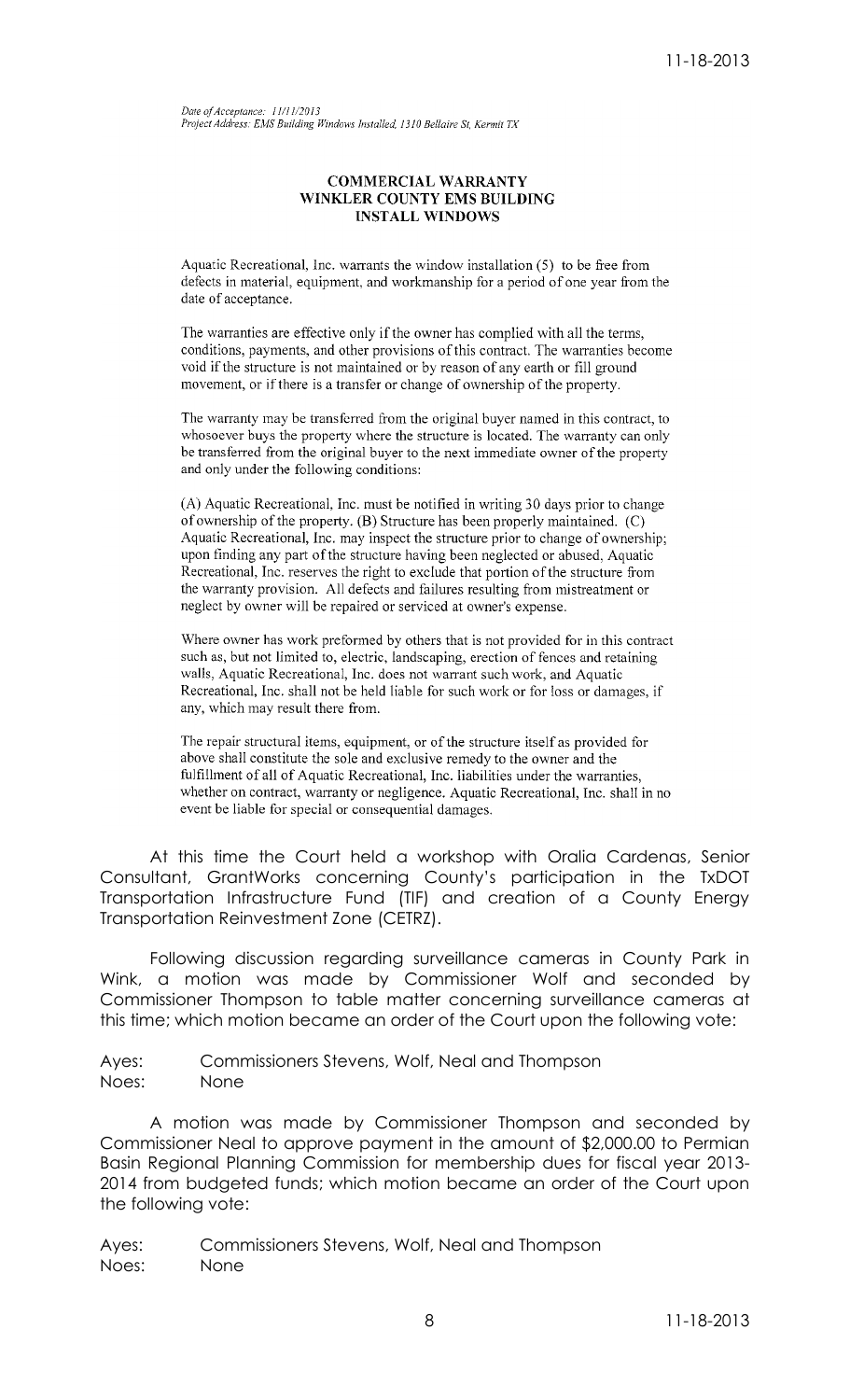A motion was made by Commissioner Neal and seconded by Commissioner Stevens to approve payment in the amount of \$1,000.00 to West Texas Centers for evaluation from County Court – Professional Evaluations budgeted funds; which motion became an order of the Court upon the following vote:

Ayes: Commissioners Stevens, Wolf, Neal and Thompson Noes: None

A motion was made by Commissioner Neal and seconded by Commissioner Thompson to approve payment in the amount of \$100.00 to West Texas County Judges and Commissioners Association for annual membership dues from budgeted funds; which motion became an order of the Court upon the following vote:

Ayes: Commissioners Stevens, Wolf, Neal and Thompson Noes: None

A motion was made by Commissioner Neal and seconded by Commissioner Wolf to approve salary schedule changes for Juvenile Probation Office and Adult Probation Office; which motion became an order of the Court upon the following vote:

Ayes: Commissioners Stevens, Wolf and Neal Noes: Commissioner Thompson

#### **WINKLER COUNTY, TEXAS** MAXIMUM SALARIES AND ALLOWANCES **APPROVED** 2013

|                                                                                                                                                                                                                                                                                                                     | <b>Service In Position</b>                   | Amount<br><b>Budgeted</b><br>Per Emp.                                                                                                     |                                                                      | <b>Hourly/Monthly</b><br>Salary            |                                                                                                                                                                                                                                |
|---------------------------------------------------------------------------------------------------------------------------------------------------------------------------------------------------------------------------------------------------------------------------------------------------------------------|----------------------------------------------|-------------------------------------------------------------------------------------------------------------------------------------------|----------------------------------------------------------------------|--------------------------------------------|--------------------------------------------------------------------------------------------------------------------------------------------------------------------------------------------------------------------------------|
| AGRICULTURE DEPT<br>Agriculture Agent                                                                                                                                                                                                                                                                               |                                              | \$12,130                                                                                                                                  | S                                                                    |                                            | 1,010.83 per month                                                                                                                                                                                                             |
| Clerk                                                                                                                                                                                                                                                                                                               | 0-24 Months<br>25-48 Months<br>$49 +$ Months | \$25,523<br>\$25,772<br>\$26,209                                                                                                          | \$<br>\$<br>\$                                                       |                                            | 12.27 per hour<br>12.39 per hour<br>12.60 per hour                                                                                                                                                                             |
| Courthouse Officials and Employees<br>Auditor<br>Salary Supplement-Hospital<br>Commissioners (4)<br>County Attorney<br>State Supplement-County Attorney<br>County Clerk<br>County Judge<br>Co Judge-Juvenile Board<br>State Supplement-County Judge<br>Tax Assessor/Collector<br>Treasurer<br><b>District Clerk</b> |                                              | \$59,207<br>\$6,000<br>\$54,193<br>\$54,193<br>\$31,250<br>\$54,193<br>\$55,135<br>\$1,200<br>\$15,000<br>\$54,193<br>S54 193<br>\$54,193 | \$<br>\$<br>\$<br>\$<br>\$<br>\$<br>\$<br>\$<br>\$<br>\$<br>\$<br>\$ | 500.00<br>4.516.08<br>4,516.08<br>4,516.08 | 4,933.92 per month<br>per month<br>4,516.08 per month<br>per month<br>2,604.16 per month<br>4,516.08 per month<br>4,594.58 per month<br>100.00 per month<br>1,250.00 per month<br>per month<br>4,516.08 per month<br>per month |
| Hospital Liason                                                                                                                                                                                                                                                                                                     | 0-24 Months<br>25-48 Months<br>49+ Months    | \$49,847<br>\$50,271<br>\$51,128                                                                                                          | \$<br>\$<br>\$                                                       | 4.189.25<br>4.260.67                       | 4.153.92 per month<br>per month<br>per month                                                                                                                                                                                   |
| Chief Deputy/First Assistants (6)                                                                                                                                                                                                                                                                                   | 0-24 Months<br>24-48 Months<br>49+ Months    | \$37,420<br>\$37,670<br>\$38,293                                                                                                          | \$<br>\$<br>\$                                                       |                                            | 17.99 per hour<br>18.11 per hour<br>18.41 per hour                                                                                                                                                                             |
| Chief Deputy Treasurer (1)                                                                                                                                                                                                                                                                                          |                                              | \$636                                                                                                                                     | \$                                                                   |                                            | 53.00 per month                                                                                                                                                                                                                |
| Tax Office Chief Deputy (1)                                                                                                                                                                                                                                                                                         | 0-24 Months<br>25-48 Months<br>49+ Months    | \$35,236<br>\$35,527<br>\$36,047                                                                                                          | \$<br>\$<br>\$                                                       | 17.08<br>17.33                             | 16.94 per hour<br>per hour<br>per hour                                                                                                                                                                                         |
| Highway Clerk Tax Office (1)                                                                                                                                                                                                                                                                                        | 0-24 Months<br>25-48 Months<br>49+<br>Months | \$31,971<br>\$32,262<br>\$32,719                                                                                                          | \$<br>\$<br>\$                                                       | 15.37<br>15.51<br>15.73                    | per hour<br>per hour<br>per hour                                                                                                                                                                                               |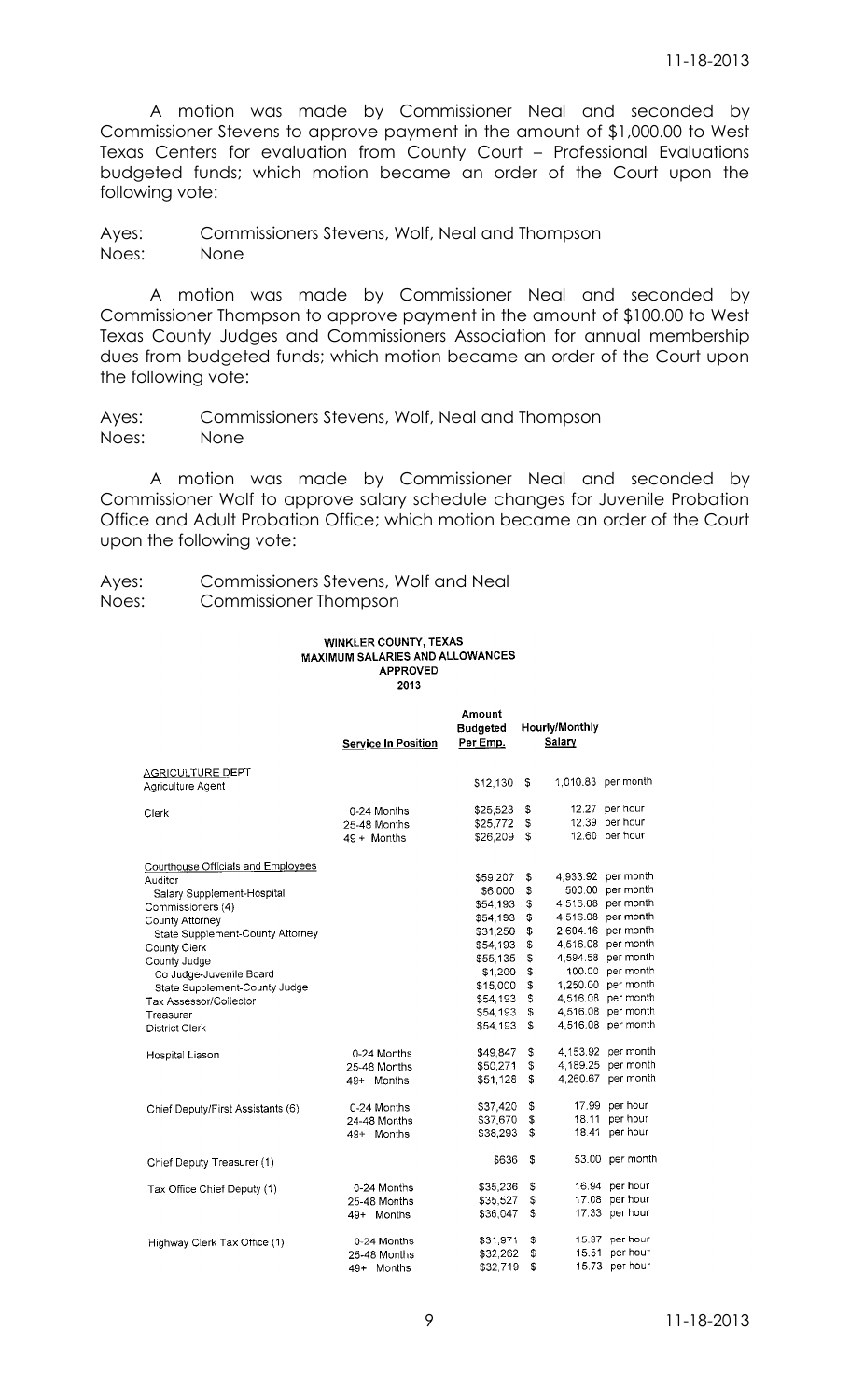| <b>Winkler County</b><br><b>Salaries and Allowances 2013</b> |                    | Amount                      |                                 | Page 2         |
|--------------------------------------------------------------|--------------------|-----------------------------|---------------------------------|----------------|
|                                                              | Service in Postion | <b>Budgeted</b><br>Per Emp. | <b>Hourly/Monthly</b><br>Salary |                |
| Courthouse-Con't                                             |                    |                             |                                 |                |
| Deputy Clerks (5)                                            | 0-24 Months        | \$30,327 \$                 |                                 | 14.58 per hour |
|                                                              | 25-48 Months       | \$30,598 \$                 |                                 | 14.71 per hour |
|                                                              | 49+ Months         | $$31,035$ \$                |                                 | 14.92 per hour |
| Courthouse Yard/                                             | 0-24 Months        | \$34,467 \$                 |                                 | 16.57 per hour |
| Supervisor                                                   | 25-48 Months       | \$35,007 \$                 |                                 | 16.83 per hour |
|                                                              | 49+ Months         | \$35,839 \$                 |                                 | 17.23 per hour |
| Courthouse Labor (1)                                         | 0-24 Months        | \$31,014 \$                 |                                 | 14.91 per hour |
|                                                              | 25-48 Months       | \$31,492 \$                 |                                 | 15.14 per hour |
|                                                              | 49+ Months         | \$32,262 \$                 |                                 | 15.51 per hour |
| Janitors-Part Time (2) 16 Hrs per week                       |                    | \$9.951 \$                  |                                 | 11.96 per hour |
| Community Center                                             |                    |                             |                                 |                |
| Janitor (1) 15 Hrs per week                                  |                    | \$9,329 \$                  |                                 | 11.96 per hour |
| Swimming Pools                                               |                    |                             |                                 |                |
| Kermit                                                       |                    | \$27,500                    |                                 |                |
| Wink                                                         |                    | \$15,000                    |                                 |                |
| Supervisors                                                  |                    |                             | \$                              | 12.00 per hour |
| Lifeguards                                                   |                    |                             | \$                              | 10.00 per hour |
| Certified Pool Operator                                      |                    |                             | \$                              | 15.00 per hour |
| Kermit/Wink Parks                                            | 0-24 Months        | \$34,467 \$                 |                                 | 16.57 per hour |
| Supervisors (1/1)                                            |                    |                             |                                 | 16.83 per hour |
|                                                              | 25-48 Months       | \$35,007 \$                 |                                 | 17.23 per hour |
|                                                              | 49+<br>Months      | \$35,839 \$                 |                                 |                |
| Laborers (3/2)                                               | 0-24 Months        | $$31,014$ \$                |                                 | 14.91 per hour |
|                                                              | 25-48 Months       | \$31,492 \$                 |                                 | 15.14 per hour |
|                                                              | 49+ Months         | \$32,262 \$                 |                                 | 15.51 per hour |
| Labor-Part Time (2/1)                                        |                    | \$10,800                    |                                 |                |
| First Year                                                   |                    |                             | \$                              | 8.00 per hour  |
| Experienced                                                  |                    |                             | \$                              | 9.00 per hour  |

Recreation Center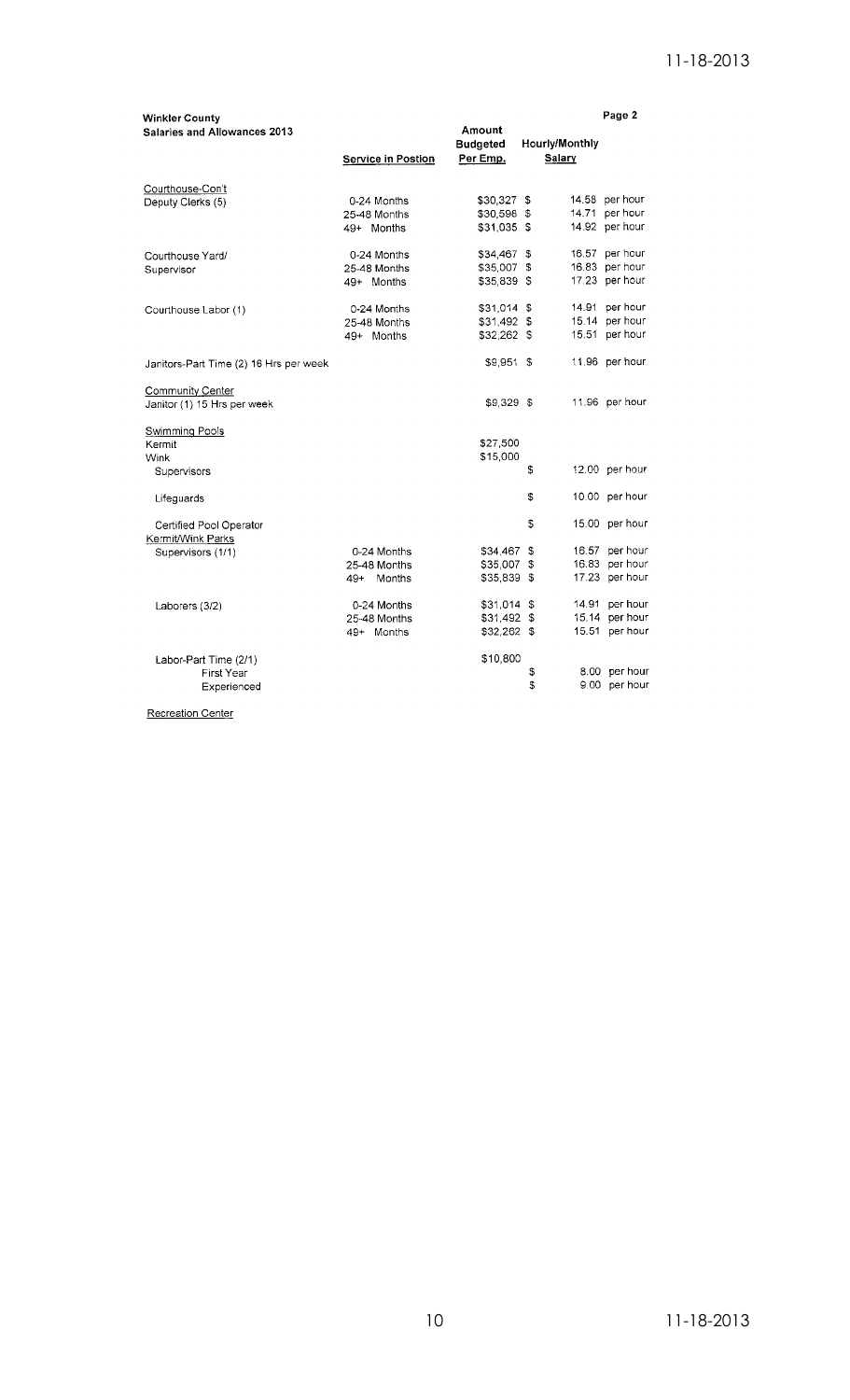|                                                       |                             |                           |          |                | Page 3                          |
|-------------------------------------------------------|-----------------------------|---------------------------|----------|----------------|---------------------------------|
| <b>Winkler County</b><br>Salaries and Allowances 2013 |                             | Amount<br><b>Budgeted</b> |          | Hourly/Monthly |                                 |
|                                                       | Service in Postion          | Per Emp.                  |          | <b>Salary</b>  |                                 |
| Golf Course Cont.                                     |                             |                           |          |                |                                 |
| Golf Course                                           |                             | $$43,287$ \$              |          |                | 20.81 per hour                  |
| Greenskeeper                                          |                             |                           |          |                |                                 |
| Golf Course Assistant (1)                             | 0-24 Months                 | $$32,303$ \$              |          |                | 15.53 per hour                  |
|                                                       | 25-48 Months                | \$32,803                  | \$       |                | 15.77 per hour                  |
|                                                       | Months<br>$49+$             | \$33,572 \$               |          |                | 16.14 per hour                  |
| Golf Course Labor (1)                                 | 0-24 Months                 | \$31,014                  | \$       |                | 14.91 per hour                  |
|                                                       | 25-48 Months                | \$31,492                  | \$       |                | 15.14 per hour                  |
|                                                       | 49+ Months                  | $$32,262$ \$              |          |                | 15.51 per hour                  |
| Libraries                                             |                             |                           |          |                | 16.77 per hour                  |
| Librarian-Kermit                                      | 0-24 Months<br>25-48 Months | \$34,883<br>\$35,132      | \$<br>\$ |                | 16.89 per hour                  |
|                                                       | 49+ Months                  | \$35,694                  | £.       |                | 17.16 per hour                  |
|                                                       |                             |                           |          |                |                                 |
| Asst Librarian-Kermit                                 | 0-24 Months                 | \$27,457                  | \$       |                | 13.20 per hour                  |
|                                                       | 25-48 Months                | \$28,081                  | \$       |                | 13.50 per hour                  |
|                                                       | 49+ Months                  | \$28,455                  | -S       |                | 13.68 per hour                  |
| Asst Librarian-Wink (25 hr per week)                  | 0-24 Months                 | \$17,021                  | \$       |                | 13.09 per hour                  |
|                                                       | 25-48 Months                | \$17.372                  | \$       |                | 13.36 per hour                  |
|                                                       | 49+ Months                  | \$17,606                  | \$       |                | 13.54 per hour                  |
| Health & Welfare                                      |                             |                           |          |                |                                 |
| County Health Officier                                |                             | \$3,498                   | S        |                | 291.50 per month                |
| Veterans Officer                                      |                             | \$2,184                   | \$       |                | 182.00 per month                |
| <b>Emergency Management</b>                           | 0-24 Months                 | \$37,420                  | \$       |                | 17.99 per hour                  |
| Coordinator                                           | 25-48 Months                | \$37,670                  | \$       |                | 18.11 per hour                  |
|                                                       | 49+ Months                  | \$38,294                  | \$       |                | 18.41 per hour                  |
| Adult & Juvenile Probation                            |                             |                           |          |                |                                 |
| Chief Adult Officer-*Grant                            |                             | \$6,874 \$                |          |                | 264.38 per pay period           |
| Adult Probation Officer-**Grant (2)                   |                             | $$35,125$ \$              |          |                | 16.89 per hour                  |
| County Side not paid by grant (2)                     | 0-24 Months                 | \$4,875                   | \$       |                | 2.34 per hour                   |
|                                                       | 25-48 Months                | \$4,990.                  | \$       |                | 2.40 per hour                   |
| 지수는 눈 죽이                                              | '49+∷ Months'⊹              | \$5,153                   | \$       |                | 2.48 per hour:                  |
|                                                       |                             |                           |          |                |                                 |
| Adult Probation Clerk-**Grant                         |                             | \$26,790                  | \$<br>s  |                | 12.88 per hour<br>5.11 per hour |
|                                                       | 0-24 Months<br>25-48 Months | \$10,629<br>\$10,879      | \$       |                | 5.23 per hour                   |
|                                                       | Months<br>49+               | \$11,503                  | \$       |                | 5.53 per hour                   |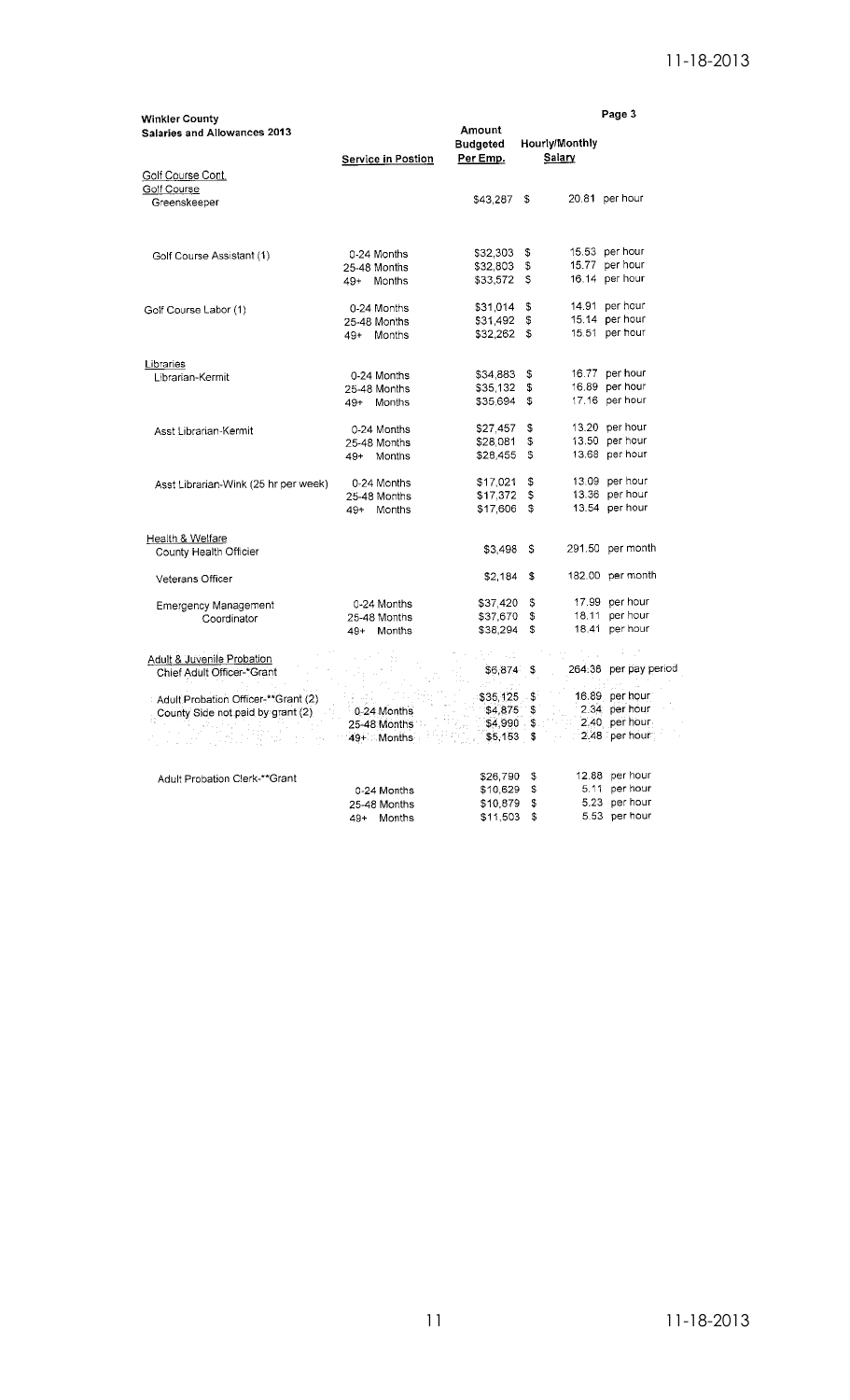| <b>Winkler County</b>                      |                                                                                                                                                                                                                                 |                   |                | Page 4                           |
|--------------------------------------------|---------------------------------------------------------------------------------------------------------------------------------------------------------------------------------------------------------------------------------|-------------------|----------------|----------------------------------|
| Salaries and Allowances 2013               |                                                                                                                                                                                                                                 | Amount            |                |                                  |
|                                            |                                                                                                                                                                                                                                 | <b>Budgeted</b>   | Hourly/Monthly |                                  |
|                                            | <b>Service in Postion</b>                                                                                                                                                                                                       | Per Emp.          | Salary         |                                  |
|                                            |                                                                                                                                                                                                                                 |                   |                |                                  |
| Adult & Juvenille Probation-Con't          |                                                                                                                                                                                                                                 |                   |                |                                  |
| Adult Probation Secretary-**Grant          |                                                                                                                                                                                                                                 | \$16,640 \$       |                | 8.00 per hour                    |
|                                            | 0-24 Months                                                                                                                                                                                                                     | $$11,773$ \$      |                | 5.66 per hour                    |
|                                            | 25-48 Months                                                                                                                                                                                                                    | $$11,836$ \$      |                | 5.69 per hour                    |
|                                            |                                                                                                                                                                                                                                 | $$11.877$ \$      |                | 5.71 per hour                    |
|                                            | 49+ Months                                                                                                                                                                                                                      |                   |                |                                  |
| Chief Juvenile Officer-**Grant-State Aid   | i Provinsi Provinsi Provinsi Provinsi Provinsi Provinsi Provinsi Provinsi Provinsi Provinsi Provinsi Provinsi<br>Provinsi Provinsi Provinsi Provinsi Provinsi Provinsi Provinsi Provinsi Provinsi Provinsi Provinsi Provinsi Pr |                   |                | \$24,825 \$954.81 per pay period |
| County <b>D-24 Months</b>                  |                                                                                                                                                                                                                                 | \$33,301 \$       |                | 1,280.80 per pay period          |
|                                            | 25-48 Months                                                                                                                                                                                                                    | \$33,511 \$       |                | 1,288.88 per pay period          |
| $\mathbb{R}^2$                             | 49+ Months                                                                                                                                                                                                                      | $5 - 534,000 - 5$ |                | 1,307.69 per pay period          |
|                                            |                                                                                                                                                                                                                                 |                   |                |                                  |
| <b>District Court</b>                      |                                                                                                                                                                                                                                 |                   |                |                                  |
| District Judge                             |                                                                                                                                                                                                                                 | \$3,800 \$        |                | 316.66 per month                 |
| Dist Judge, Juvenile Board                 |                                                                                                                                                                                                                                 | $$1,200$ \$       |                | 100.00 per month                 |
| Bailiff                                    |                                                                                                                                                                                                                                 | $$1,500$ \$       |                | 35.00 per day                    |
|                                            |                                                                                                                                                                                                                                 |                   |                |                                  |
| Professional Prosecuting District Attorney |                                                                                                                                                                                                                                 |                   |                |                                  |
| District Attorney                          |                                                                                                                                                                                                                                 | \$12,447 \$       |                | 1,037.25 per month               |
|                                            |                                                                                                                                                                                                                                 |                   |                |                                  |
| Legal Assistant/CVC Coordinator            | 0-24 Months                                                                                                                                                                                                                     | $$37,420$ \$      |                | 17.99 per hour                   |
|                                            | 25-48 Months                                                                                                                                                                                                                    | \$37,670 \$       |                | 18.11 per hour                   |
|                                            | 49+ Months                                                                                                                                                                                                                      | $$38,293$ \$      |                | 18.41 per hour                   |
| Salary Receptionist (40 hrs per wk)        |                                                                                                                                                                                                                                 | $$24,087$ \$      |                | 11.58 per hour                   |
|                                            |                                                                                                                                                                                                                                 |                   |                |                                  |
| County Attorney                            |                                                                                                                                                                                                                                 |                   |                |                                  |
| Hot Check Clerk (15 hrs per wk)            |                                                                                                                                                                                                                                 | \$9,033 \$        |                | 11.58 per hour                   |
|                                            |                                                                                                                                                                                                                                 |                   |                |                                  |
| Receptionist (25 hrs per wk)               |                                                                                                                                                                                                                                 | \$15,054 \$       |                | 11.58 per hour                   |
|                                            |                                                                                                                                                                                                                                 |                   |                |                                  |
| Airport                                    |                                                                                                                                                                                                                                 | $$10.043$ \$      |                | 11.36 per hour                   |
| General Labor (17 hr wk)                   |                                                                                                                                                                                                                                 |                   |                |                                  |
| Senior Citizens Center/Meals Program       |                                                                                                                                                                                                                                 |                   |                |                                  |
| Director                                   | 0-24 Months                                                                                                                                                                                                                     | $$27,457$ \$      |                | 13.20 per hour                   |
|                                            | 25-48 Months                                                                                                                                                                                                                    | \$28,081 \$       |                | 13.50 per hour                   |
|                                            | 49+ Months                                                                                                                                                                                                                      | $$28,455$ \$      |                | 13.68 per hour                   |
|                                            |                                                                                                                                                                                                                                 |                   |                |                                  |
| Meal Program Director                      | 0-24 Months                                                                                                                                                                                                                     | $$2.871$ \$       |                | 1.38 per hour                    |
|                                            | 25-48 Months                                                                                                                                                                                                                    | $$2,954$ \$       |                | 1.42 per hour                    |
|                                            | 49+ Months                                                                                                                                                                                                                      | $$3,016$ \$       |                | 1.45 per hour                    |
|                                            |                                                                                                                                                                                                                                 |                   |                |                                  |
| Meal Program Aide-25 hrs per wk            |                                                                                                                                                                                                                                 | $$14,148$ \$      |                | 10.54 per hour                   |
|                                            |                                                                                                                                                                                                                                 |                   |                |                                  |
| Labor-Part Time -17 hrs per wk             |                                                                                                                                                                                                                                 | \$9,380           | \$             | 10.61 per hour                   |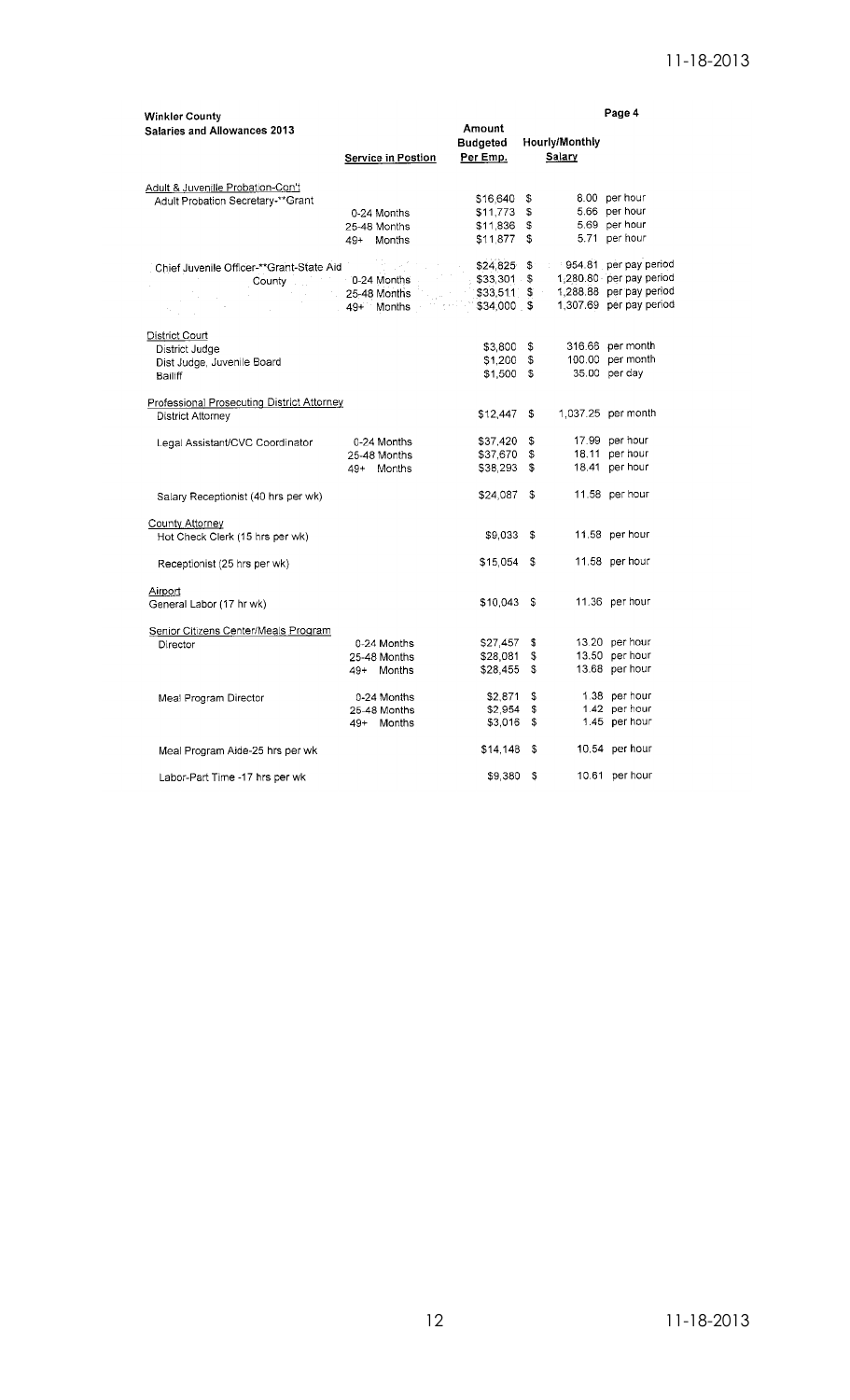| <b>Winkler County</b>                                   |                           |                   |                | Page 5         |
|---------------------------------------------------------|---------------------------|-------------------|----------------|----------------|
| Salaries and Allowances 2013                            |                           | Amount            |                |                |
|                                                         |                           | <b>Budgeted</b>   | Hourly/Monthly |                |
|                                                         | <b>Service in Postion</b> | Per Emp.          | Salary         |                |
| Maintenance Engineer                                    |                           |                   |                |                |
| Engineer                                                | 0-24 Months               | \$44,846          | \$             | 21.56 per hour |
|                                                         | 25-48 Months              | \$45,220          | \$             | 21.74 per hour |
|                                                         | 49+ Months                | \$45,948          | \$             | 22.09 per hour |
| <b>Emergency Ambulance Service</b>                      |                           |                   |                |                |
| Supervisor                                              | 0-24 Months               | \$45,927          | \$             | 22.08 per hour |
|                                                         | 25-48 Months              | \$46,322          | \$             | 22.27 per hour |
|                                                         | 49+ Months                | \$47,112          | \$             | 22.65 per hour |
| Office Assistant                                        |                           | 16 hrs per wee \$ |                | 14.13 per hour |
| EMT-Basic                                               | 0-24 Months               | \$27,207          | \$             | 13.08 per hour |
|                                                         | 25-48 Months              | \$27,727          | \$             | 13.33 per hour |
|                                                         | 49+ Months                | \$28,060          | \$             | 13.49 per hour |
| <b>EMT-Intermediate</b>                                 | 0-24 Months               | \$33,447          | \$             | 16.08 per hour |
|                                                         | 25-48 Months              | \$34,133          | \$             | 16.41 per hour |
|                                                         | 49+ Months                | \$34,695          | Ś              | 16.68 per hour |
|                                                         |                           |                   |                |                |
| Paramedic                                               | 0-24 Months               | \$39,687          | \$             | 19.08 per hour |
|                                                         | 25-48 Months              | \$40,352          | \$<br>19.40    | per hour       |
| *No Holidays paid to EMS                                | Months<br>$49+$           | \$41,351          | \$             | 19.88 per hour |
|                                                         |                           |                   |                |                |
| Road & Bridge-Maintenance<br>Foreman/Equip Operator (2) | 0-24 Months               | \$38,190          | \$             | 18.36 per hour |
|                                                         | 25-48 Months              | \$38,481          | \$             | 18.50 per hour |
|                                                         | $49+$<br>Months           | \$39,084          | \$             | 18.79 per hour |
|                                                         |                           |                   |                |                |
|                                                         | 0-24 Months               | \$32,262          | \$             | 15.51 per hour |
|                                                         | 25-48 Months              | \$32,491          | \$             | 15.62 per hour |
|                                                         | 49+ Months                | \$33,011          | \$             | 15.87 per hour |
| General Labor-Area #1                                   |                           | \$5,625           | \$             | 10.00 per hour |
| Shop Foreman-Kermit Barn                                | 0-24 Months               | \$38,189          | \$             | 18.36 per hour |
|                                                         | 25-48 Months              | \$38,481          | \$             | 18.50 per hour |
|                                                         | $49+$<br>Months           | \$39,084          | \$             | 18.79 per hour |
|                                                         |                           |                   |                |                |
| Shop Labor-Kermit Barn                                  | 0-24 Months               | \$31,013          | \$             | 14.91 per hour |
|                                                         | 25-48 Months              | \$31,492          | \$             | 15.14 per hour |
|                                                         | 49+<br>Months             | \$32,262          | \$             | 15.51 per hour |
| Shop Labor-Part-Time (2)                                |                           | \$7,200           |                |                |
| First Year                                              |                           |                   | \$             | 8.00 per hour  |
| Experienced                                             |                           |                   | S              | 9.00 per hour  |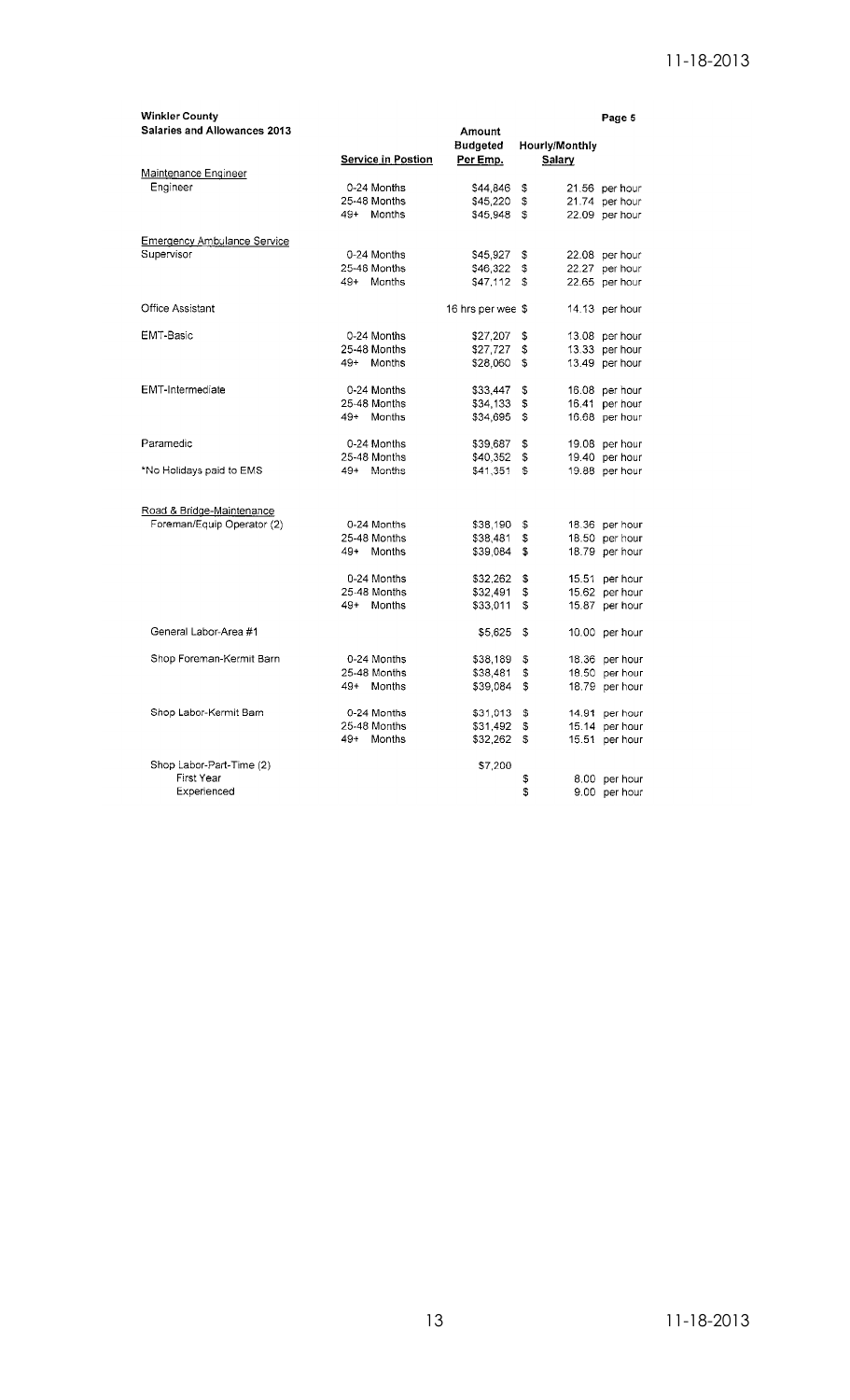| <b>Winkler County</b><br><b>Salaries and Allowances 2013</b>                                                   |                                 | Amount                      |          |                          | Page 6                               |
|----------------------------------------------------------------------------------------------------------------|---------------------------------|-----------------------------|----------|--------------------------|--------------------------------------|
|                                                                                                                | <b>Service in Postion</b>       | <b>Budgeted</b><br>Per Emp. |          | Hourly/Monthly<br>Salary |                                      |
| <b>Sheriff Department</b><br>Sheriff                                                                           |                                 | \$55,135                    | \$       | 4.594.58 per month       |                                      |
| Sheriff-Salary Supplement<br>Jail Food                                                                         |                                 | \$24,000                    | \$       | 2,000.00 per month       |                                      |
| Chief Deputy*                                                                                                  | 0-24 Months<br>25-48 Months     | \$44,804<br>\$45,158        | \$<br>s  |                          | 21.54 per hour<br>21.71 per hour     |
|                                                                                                                | 49+ Months                      | \$45,886                    | S        |                          | 22.06 per hour                       |
| Chief Investigator                                                                                             | 0-24 Months<br>25-48 Months     | \$44,534<br>\$44,887        | \$<br>\$ |                          | 21.41 per hour<br>21.58 per hour     |
|                                                                                                                | 49+ Months                      | \$45,511                    | S        |                          | 21.88 per hour                       |
| Deputies-<br>Field Deputies (4)*                                                                               | 0-24 Months                     | \$39,750                    | \$       |                          | 19.11 per hour                       |
| Deputy/Jailer (1)*                                                                                             | 25-48 Months<br>49+ Months      | \$41,019<br>\$42,329        | \$<br>\$ |                          | 19.72 per hour<br>20.35 per hour     |
| K9 Officier                                                                                                    |                                 | \$5,000                     | -\$      |                          | 192.30 per pay period                |
|                                                                                                                |                                 |                             |          |                          |                                      |
| Jail Administrator                                                                                             | 0-24 Months                     | \$42,329                    | \$       |                          | 20.35 per hour                       |
|                                                                                                                | 25-48 Months<br>Months<br>49+   | \$43,057<br>\$44,097        | \$<br>\$ |                          | 20.70 per hour<br>21.20 per hour     |
| Jail Shift Supervisors (5)                                                                                     | 0-24 Months                     | \$36,963                    | \$       |                          | 17.77 per hour                       |
|                                                                                                                | 25-48 Months<br>49+<br>Months   | \$37,566<br>\$38,439        | \$<br>\$ |                          | 18.06 per hour<br>18.48 per hour     |
| Jailers (11)                                                                                                   | 0-24 Months                     | \$34,259                    | \$       |                          | 16.47 per hour                       |
|                                                                                                                | 25-48 Months<br>Months<br>$49+$ | \$34,779<br>\$35,819        | S<br>\$  |                          | 16.72 per hour<br>17.22 per hour     |
| Jail Cooks (3)                                                                                                 | 0-24 Months                     | \$26,875                    | \$       |                          | 12.92 per hour                       |
|                                                                                                                | 25-48 Months<br>Months<br>49+   | \$27,062<br>\$27,457        | \$<br>\$ |                          | 13.01 per hour<br>13.20 per hour     |
| Jail Cooks-Temporary                                                                                           | 811 hrs per yr                  | \$10,008                    | \$       |                          | 12.34 per hour                       |
| Jail Nurse                                                                                                     | 407 hrs per yr                  | \$8,906                     | \$       |                          | 21.88 per hour                       |
| *Salaries do not include law enforcement longevity pay of \$20.00 month for every year<br>of service.          |                                 |                             |          |                          |                                      |
| Justice Courts and Constables                                                                                  |                                 |                             |          |                          |                                      |
| Justice of Peace #1                                                                                            |                                 | \$33,900 \$                 |          |                          | 2,825.00 per month                   |
| Justice of Peace #1 Receptionist<br>Justice of Peace #2                                                        | 25 hrs per week                 | \$14,300 \$<br>\$33,900 \$  |          |                          | 11.00 per hour<br>2,825.00 per month |
| Constable Precinct #1                                                                                          |                                 | \$10,358 \$                 |          |                          | 863.17 per month                     |
| Constable Precinct #2                                                                                          |                                 | \$10,358 \$                 |          |                          | 863.17 per month                     |
| <b>Winkler County</b><br><b>Salaries and Allowances 2013</b>                                                   |                                 | Amount                      |          |                          | Page 7                               |
|                                                                                                                |                                 | <b>Budgeted</b>             |          | Hourly/Monthly           |                                      |
|                                                                                                                | Service in Postion              | Per Emp.                    |          | <b>Salary</b>            |                                      |
| Other<br>Vacation Clerks                                                                                       |                                 |                             | \$       |                          | 7.25 per hour                        |
| Longevity is paid to employees after one year of service at the rate of \$20.00 per month per year of service. |                                 |                             |          |                          |                                      |

Longevity is paid to elected officials after the first year in office at the rate of \$20.00 per month per year of service.

Each employee will receive a \$1200.00 Cost of Living Adjustment paid in 26 equal installments \$46.15 per pay period. This will not be in affect in the year 2013. Cola is included in salary for 2013.

Each employee will receive \$.58 in their salary for the Cost of Living Adjustment for the year 2013. rev 11/18/13

A motion was made by Commissioner Neal and seconded by Commissioner Thompson to examine and approve bills over \$500.00 and place in line for payment; which motion became an order of the Court upon the following vote: